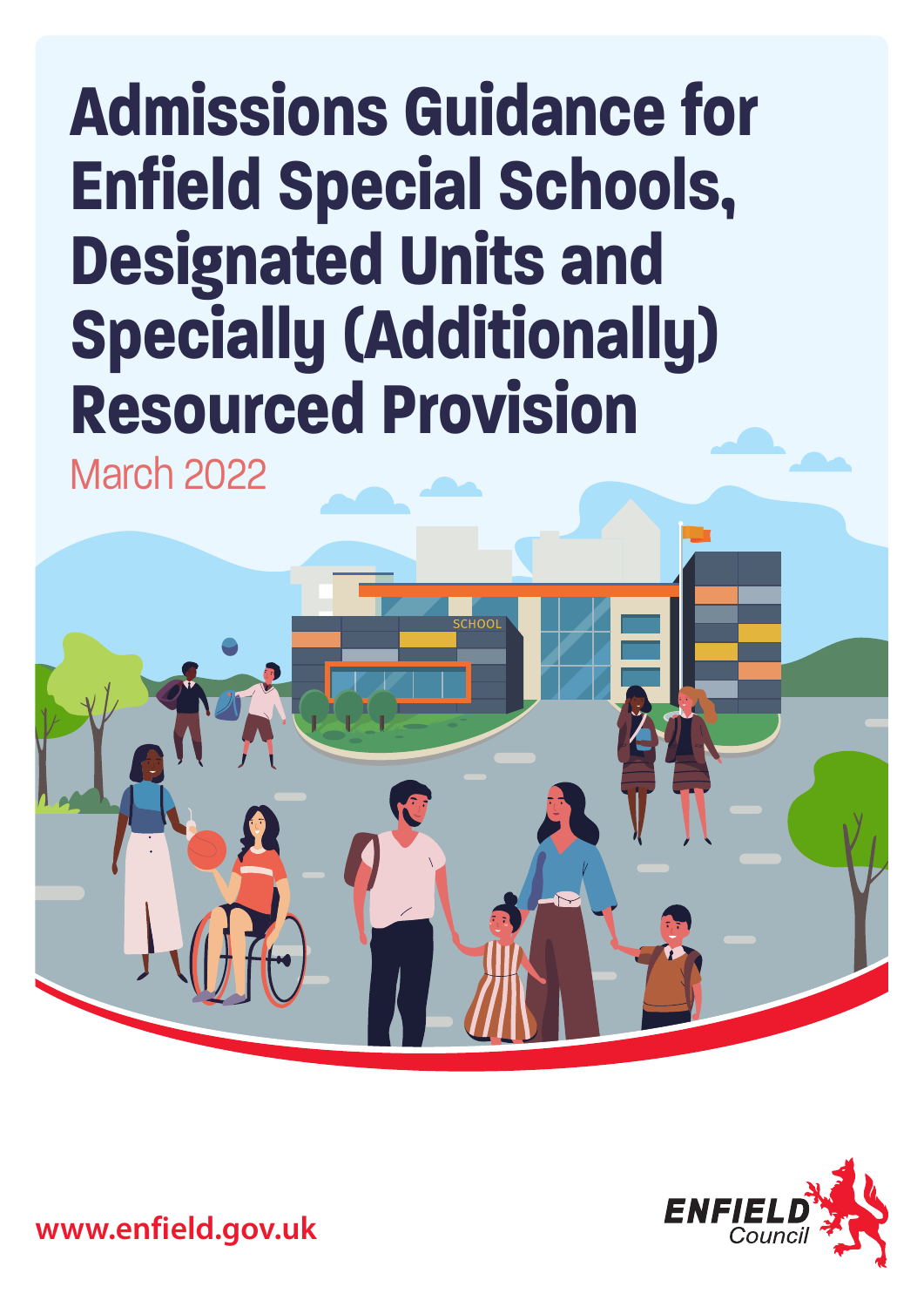# **Contents**

| <b>Guidance for Special Schools, Designated Units and Specially (Additionally)</b> |  |
|------------------------------------------------------------------------------------|--|
|                                                                                    |  |
|                                                                                    |  |
|                                                                                    |  |
|                                                                                    |  |
|                                                                                    |  |
|                                                                                    |  |
|                                                                                    |  |
|                                                                                    |  |
| Specially (Additionally) Resourced Provisions (Known as ARPs) in Enfield 18        |  |

2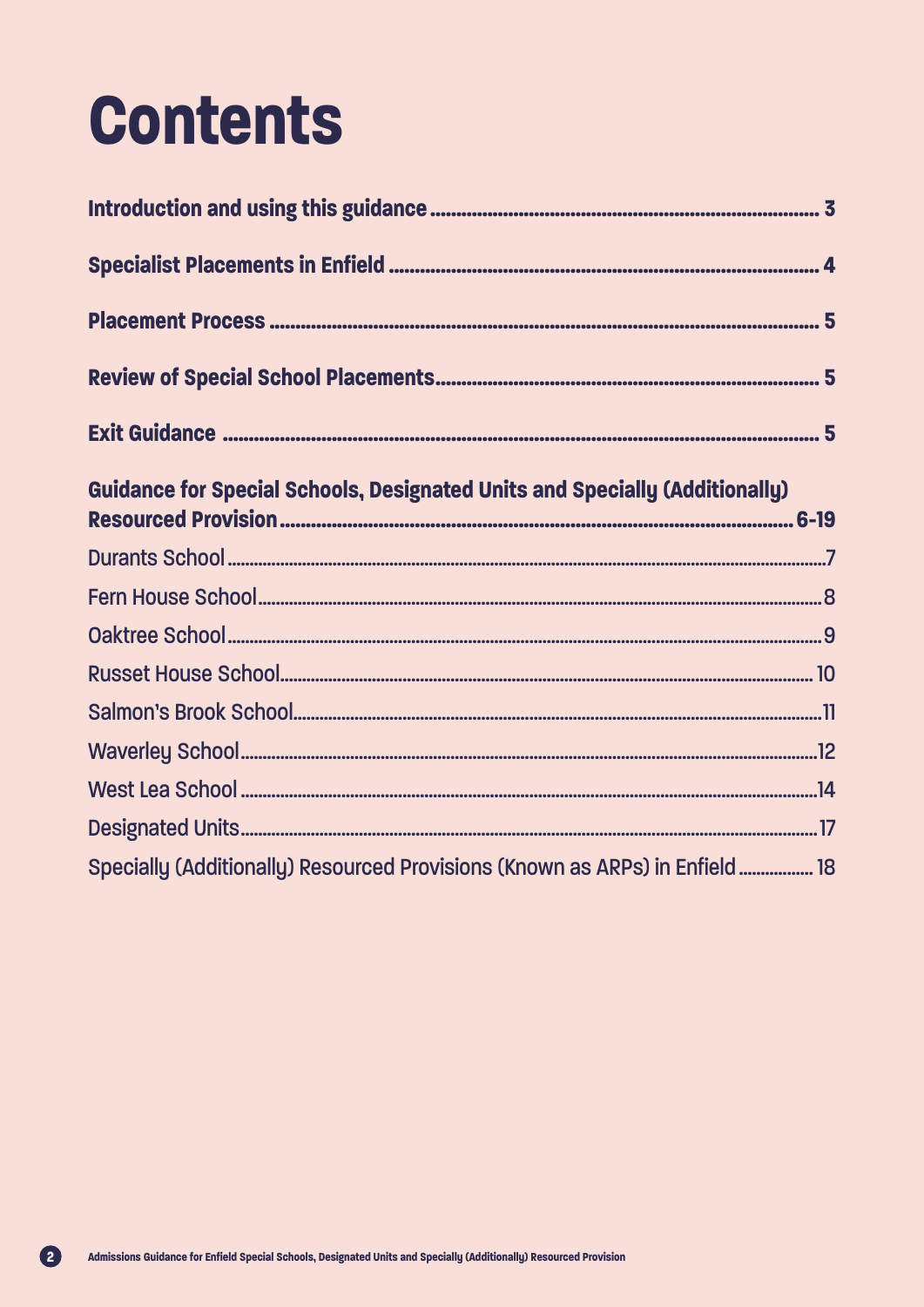# <span id="page-2-0"></span>**Introduction and using this guidance**

**1** The purpose of this guidance is to set out Enfield Local Authority's position on support needs and

process for entry into additional supported placements of education, which include: Special Resourced Provision, known in Enfield as ARPs, Designated Units and Special Schools. As such this guidance has been developed in partnership with Special School Head Teachers, Unit Head Teachers and Specially Resourced Provision Head Teachers.

**2** The guidance does not represent a blanket policy. It has been created to support the Local Authority SEN Service with a framework and basis for considering whether the special educational needs of an individual child or young person can be appropriately met in an Additionally Resourced Provision, Unit or Special School within the borough.

**3** A principle of the guidance is that every case and request should be considered on individual merit. This guidance must not impede personalisation in terms of decision making.

The Legislation that relates to additional support is set out in:

- Children and Families Act 2014
- SEND Regulations 2014
- Equality Act 2010

This guidance only relates to those children and young people who will have an Education, Health and Care Plan and whom are supported by the Special Education Needs (SEN) Team in Enfield.

There is a separate section for each Enfield special school in this guidance. This will include a description of the needs of children and young people usually educated at the school.

**7** The descriptions in the guidance for each school may include levels obtained where children and young people have been formally assessed within their current educational setting. Where available these can be used to assess the type of curriculum a child or young person may require. Whilst every attempt must be made to present a full picture, it is not expected that these should be the only measures. Where evidence is incomplete or contradictory, further information or scrutiny may be requested by the SEN Service before a decision is made.

The descriptors for each special school and specialist setting within this guidance will be made available on the Local Offer and may assist parents and carers in their decision-making.

On some occasions a Special School may state that their specialism is in Autism. This could mean that any child with Autism should be able to be offered a place at the school, however this will not always be possible as the spectrum for Autism is broad. It is important to note here that this guidance provides the DfE broad category of need(s) that can be met, however an individual assessment will determine what needs can be met.

**10** The Government as part of its commitment set out in the Children and Families Act 2014 and within the Equality Act 2010 makes the assumption that children and young people have the right to mainstream education. However, for some children and young people whose needs are more complex, placements are made available at:

- Specially (or Additionally) Resourced Provision (ARP),
- Designated Units and
- Special Schools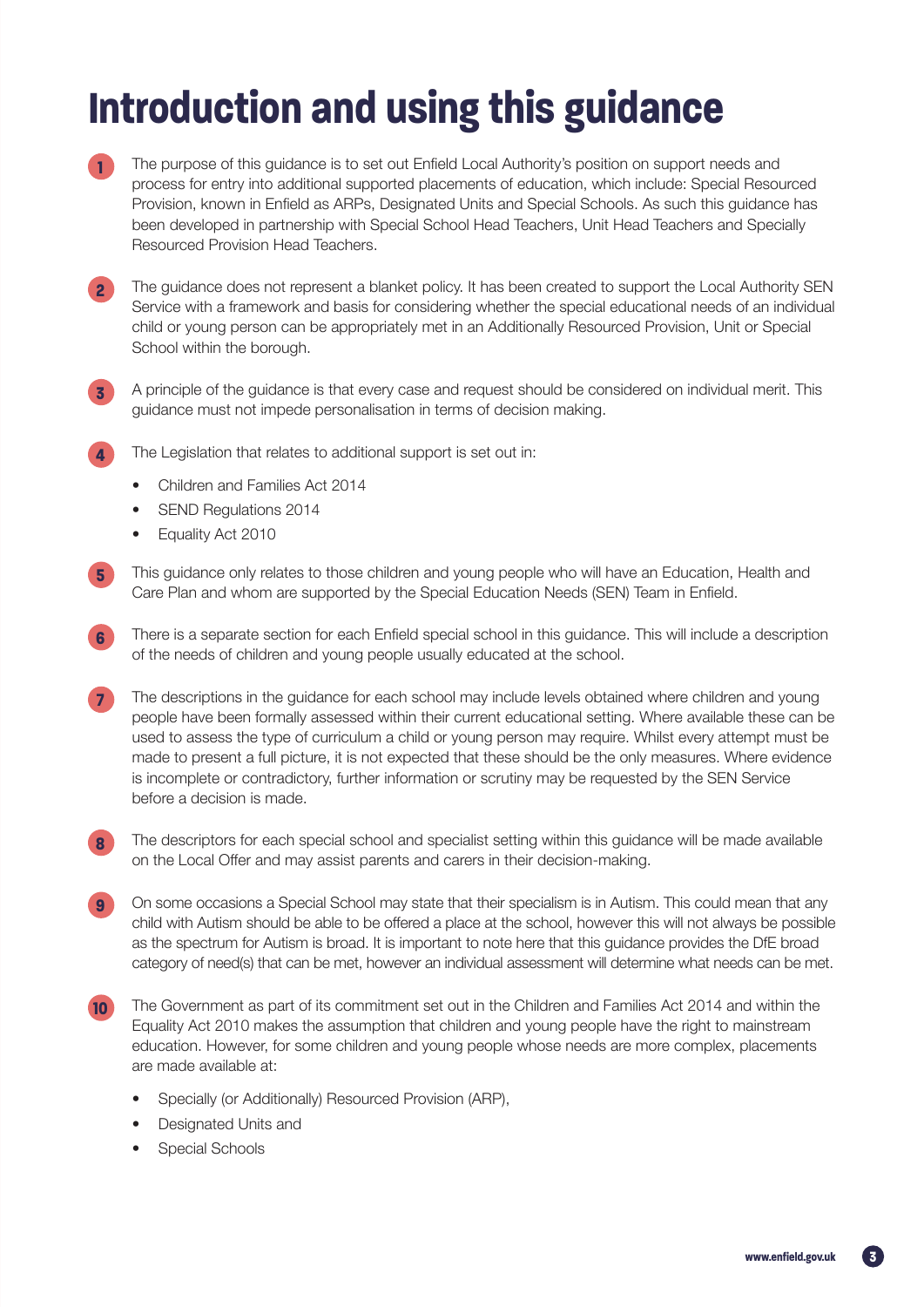<span id="page-3-0"></span>**11** This guidance will be used by the Local Authority's SEN Service to support in its decision making to identify potential placements for children and young people. The guidance will be reviewed and revised where necessary and will undertake a more formal review at least every two years.

**12** The SEND Code of Practice sets out the broad areas of need as:

- Communication and Interaction
- Cognition and Learning
- Social, Emotional and Mental Health
- Sensory and/or Physical

 Children and young people in Enfield's School Schools, ARPs and Units will have needs in one or more of the areas above that are significantly impacting on their access to education in mainstream classrooms.

**13** As part of its Inclusion Strategy, Enfield LA has developed Specially (Additionally) Resourced Provision and Designated Units to support the integration of children into mainstream settings to enable children and young people to develop alongside their peers and the benefits can be:

- Development of socialisation and play skills
- Increased inclusion in future environments
- Development of life-long friendships and community cohesion
- Learning respect for others
- Acceptance and the ability to understand and see difference
- Peer to peer learning
- Developing acceptance of difference

# **Specialist Placements in Enfield**

- **14** In Enfield there are 6 (7 from September 2022) special schools that provide educational placements for children and young people with complex support needs.
- **15** Special schools provide appropriate placements for children and young people with the most significant needs, who require a specialist curriculum that is tailored to their individual needs and allows them to engage in meaningful learning that prepares them for adulthood. To achieve this engagement in learning, smaller class sizes and higher levels of staffing and expertise throughout the school are often deployed.
- **16** Designated Units provide placements for children and young people with complex needs who will find it challenging to access a full mainstream curriculum. They will be able to access specialist support, attending mainstream classes where they are able to participate and attend lessons such as PE and assembly or lunch. Children and young people will be on the roll of the mainstream school.
- **Special (Additional) Resourced Provisions (ARPs) provide placements for children and young people who** can access a mainstream curriculum for parts of the school day. The ARP facilities can be in an allocated space within the school or could be virtual where the resources are provided to children and young people within their mainstream lessons.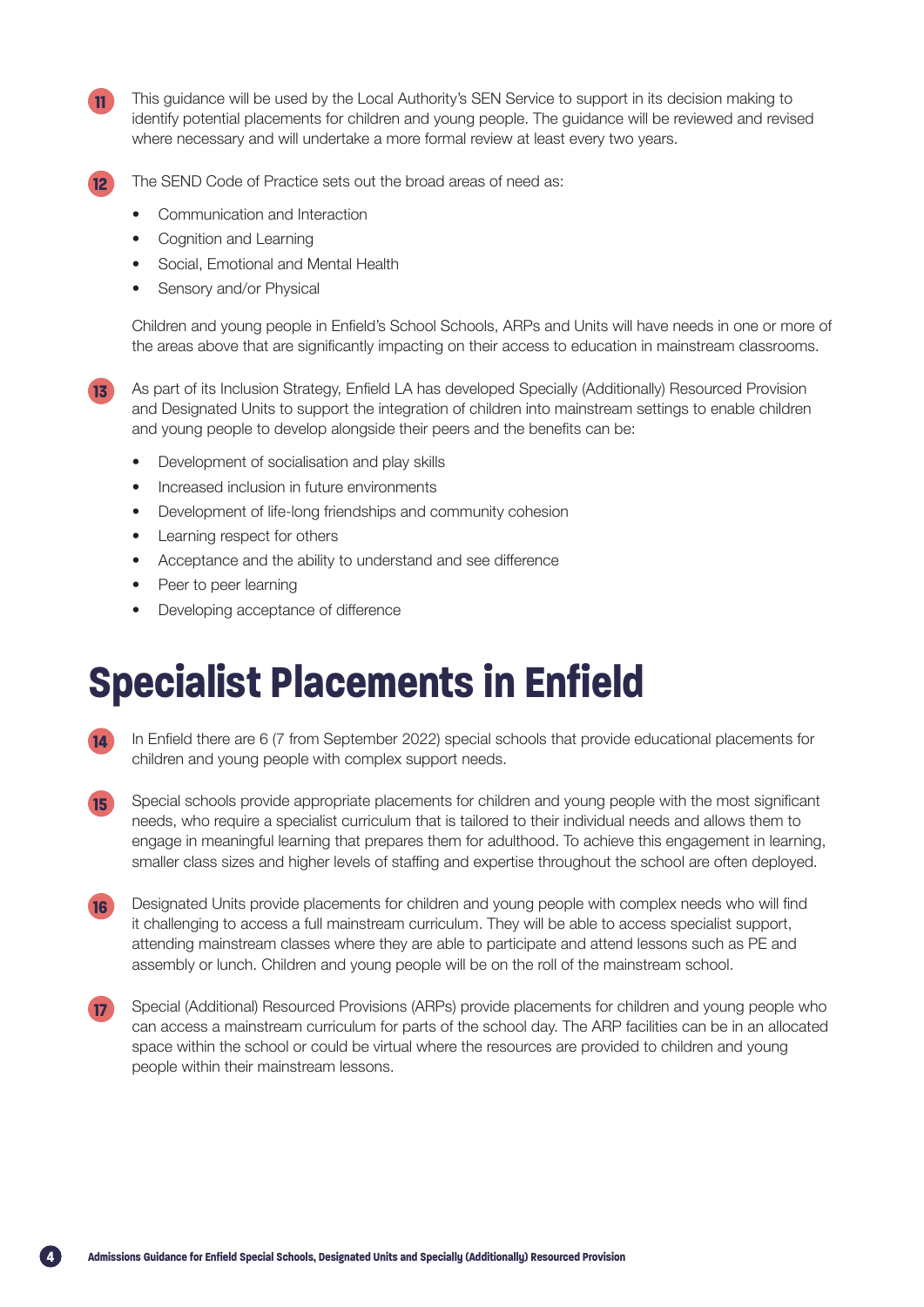# <span id="page-4-0"></span>**Placement Process**

- **18** Parents and carers have the right to request a school or type of school to be named in Section I on their child or young person's Education, Health and Care Plan (EHCP). However a school may not always be able to meet the needs of the child or young person and they will set out their reasons outlining why the school is unsuitable for the age, ability, aptitude or SEN of the child or young person; why the attendance of the child or young person would be incompatible with the provision of efficient education or others or the efficient use of resources. Sometimes the Local Authority will challenge these reasons and direct a school to admit a child or young person if they do not meet the legal test for parent preference. (Children and Families Act, 2014. Section 39).
- **19** The Local Authority SEN Service is responsible for the decision to place a child or young person in a special school, Designated Unit or ARP and to name the placement on the EHCP.
- **20** Special Schools are designated to support young people up until the age of 19 where there is a secondary offer. This does not mean that all schools will provide a Post-16 curriculum. Post 16 curriculum in Special Schools are personalised to the needs of young people and to support the themes of preparing for adulthood which includes employment, training, community integration, health and housing.

# **Review of Special School Placements**

- The Annual Review is the legal way in which parents, schools and the Local Authority can together review an individual child or young person's progress towards meeting the outcomes specified in his or her EHCP.
- The Annual Review process allows for discussions on the appropriateness of the placement for the child or young person and parents can exercise their rights to review the current placement through this process to make sure it is still meeting the child or young person's needs.
- The Local Authority can only consider alternative placements in discussion with the child or young person, parents and schools and this can only happen through the Annual Review Process.

# **Exit Guidance**

- **24** Children and young people in a specialist setting may return to a mainstream setting at any time, following an Annual Review of their EHCP. This would be subject to the mainstream school being able to meet the needs of the child or young person and if the child or young person or parent's preference is for mainstream provision and they can access the curriculum. Transition phases are the best time to consider, this, i.e. transfer from primary to secondary.
- **25** The key to a successful placement in mainstream, is through a rigorous transition plan with agreed and identified additional support in place prior to the transition.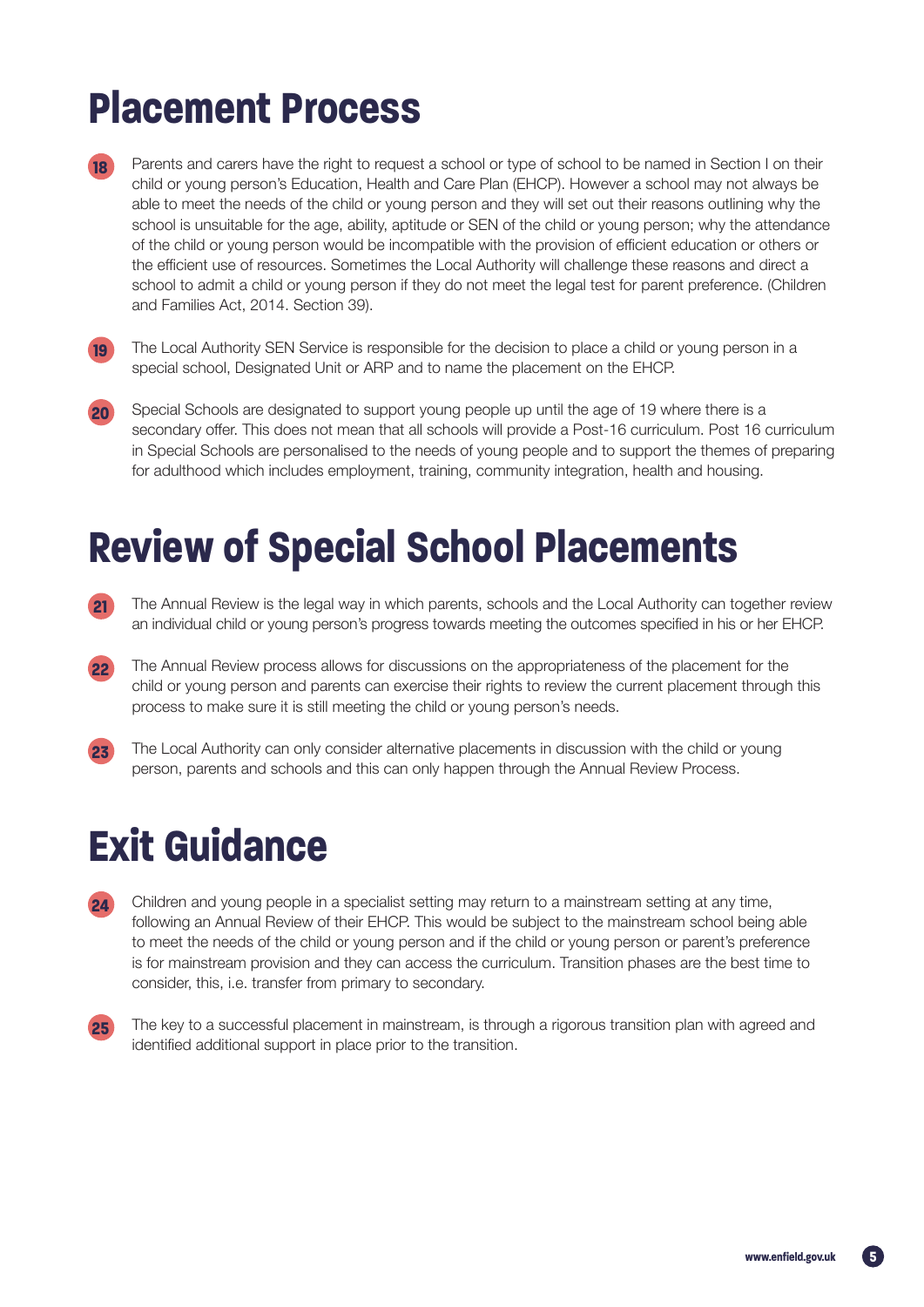# <span id="page-5-0"></span>**Guidance for Special Schools, Designated Units and Specially (Additionally) Resourced Provision**

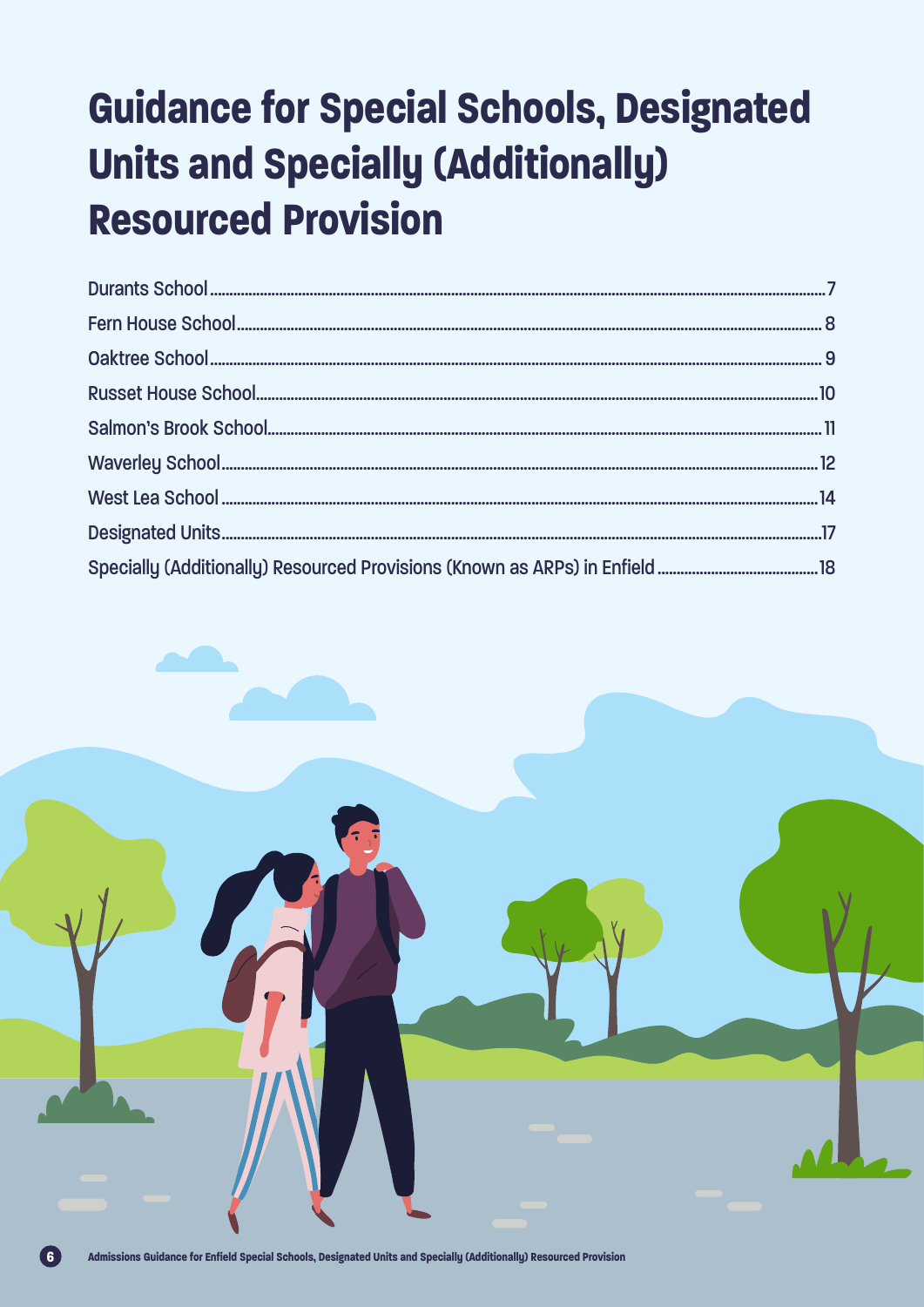# <span id="page-6-0"></span>**Durants School**

#### **Headteacher**

Rachel Carli

#### **Address Enfield Site**

4 Pitfield Way Enfield EN3 5BY

**Address Southgate Site**

**High Street Southgate** N14 6BN

**Address Winchmore Site**

20 Laburnum Grove Winchmore Hill N21 3HS

**Telephone**

020 8804 1980

**Email**

[office@durants.school](mailto:office%40durants.school?subject=)

**Website**

[durants.enfield.sch.uk](http://www.durants.enfield.sch.uk)

**School DfE number**

308/7000

**DfE age range**

11-19 (varies for the Satellite – see below)

**DfE Category of Need**

ASD

**Capacity (2022-2023)**

198

# **Durants School provides education for children and young people aged 11-19 who have a diagnosis of autism and an Education Health and Care Plan (EHCP).**

The main school site has students at the severe end of the autistic spectrum with other co-morbid conditions and/or medical needs e.g. Attention Deficit Hyperactivity Disorder, Oppositional Defiance Disorder, Epilepsy. Many children and young people at the school have significant sensory sensitivities such as audio defensiveness and hypersensitivity to tactile contact and rigid behavioural patterns that may manifest as behaviours of concern that may pose a risk to themselves or others. Children and young people are able to manage their own personal care and self-help needs independently, except in cases of exceptional medical conditions.

All students at the school are able to engage in subject-specific learning and will have been assessed using the pre-key stage standards at the end of Key Stage 2. The ability range at the school varies from Standard 1 on the pre-key stage standards to young people who are able to access entry level qualifications.

Some students who have Durants School named on their EHCPs will attend the Durants Satellite at Winchmore School. The satellite is for children and young people who will be able to manage some of the academic and social demands of being part of a mainstream school. Winchmore School is a large and busy secondary school so all students in the satellite must have the ability to cope in busy/ loud environments and to navigate the building independently. These students have developed appropriate social skills that allow them to regulate their behaviour and operate within the mainstream behaviour policy and codes of conduct. Students will be selected by the school, in consultation with parents, to attend the satellite. These are usually students who are working at or above age-related expectations at the end of Key Stage 2. Some students who have achieved age related expectations in English and Maths for Year 5 may also be suitable for the satellite. Children and young people attending the satellite will be able to access the mainstream curriculum in an age appropriate class with and without support for at least 50% of their timetable. At the end of KS4, students in the satellite should be able to access some mainstream qualifications e.g. GCSEs and/or entry level qualifications.

The satellite also provides Post-16 education from 2021/22 (Year 12 only in 2021/22 and Years 12 and 13 from 2022/23).

Students entering the Durants Satellite at Winchmore sixth form provision should have:

- A nationally recognised qualification in any subject at Entry Level 2 of the RQF or above (Entry Level certificates, GCSE, L1/ L2 qualifications). This may include accredited AQA unit awards at L1/L2 even if not leading to a formal qualification.
- Independent learning skills (e.g. able to use the internet to research, able to organise their time and work, access online learning resources/ read set texts etc)
- Able to regulate their emotions appropriately within a busy, dynamic environment
- Sensory needs do not act as a barrier to participation or engagement
- Ability to follow the host school's (Winchmore School) code of conduct and policies/procedures
- Independently move around a large secondary school environment.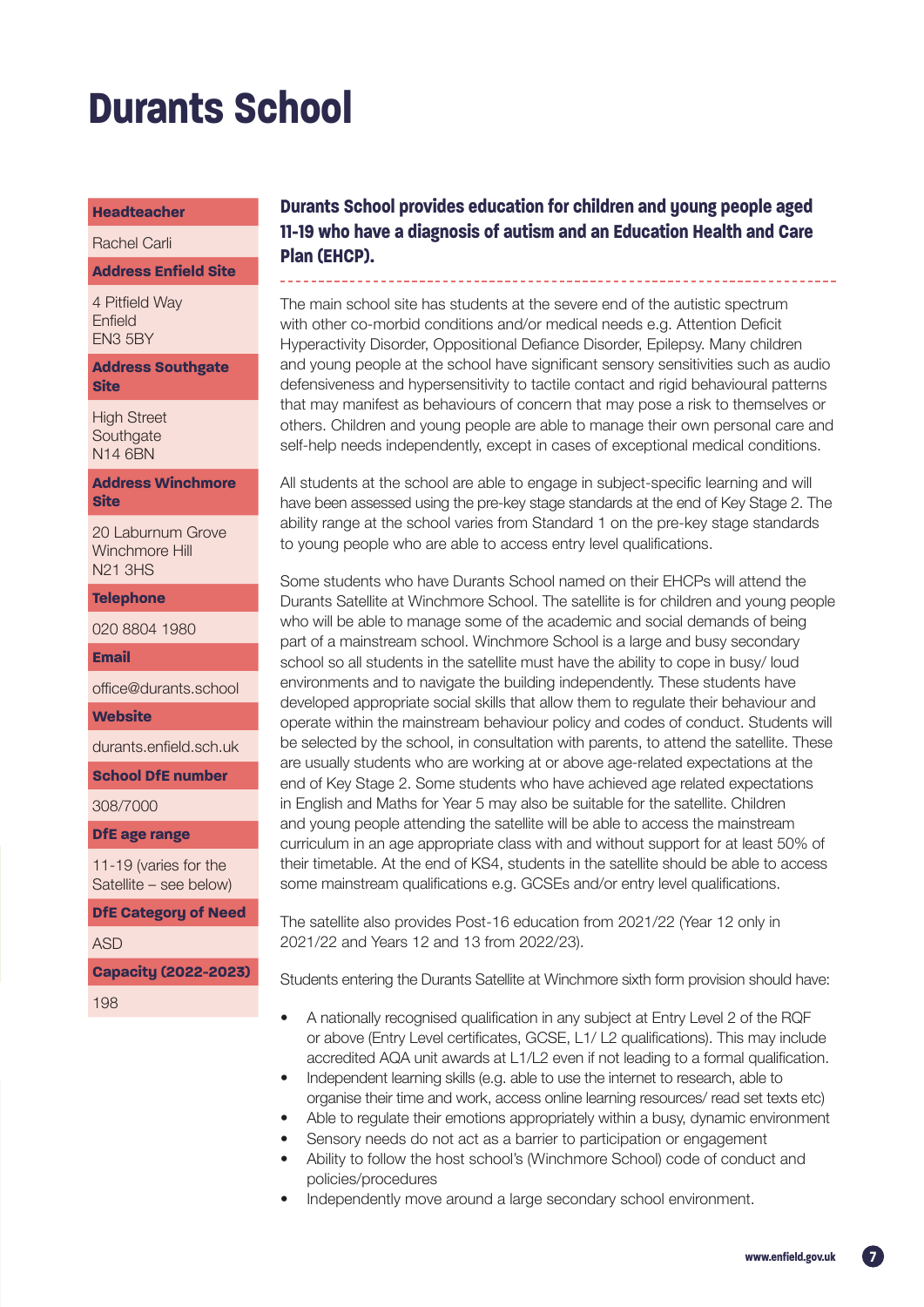# <span id="page-7-0"></span>**Fern House School**

#### **Executive**

**Headteacher**

Zoe Hussain

### **Address**

Chesterfield Road Enfield EN3 6BG

#### **Telephone**

01992 760860

**Email**

[office@fernhouseschool.](mailto:office%40fernhouseschool.org?subject=) [org](mailto:office%40fernhouseschool.org?subject=)

**Website**

[fernhouseschool.org](https://www.fernhouseschool.org)

**School DfE number**

308/7001

**DfE age range**

4-16

**DfE Category of Need**

**SFMH** 

**Capacity (2022-2023)**

#### 70

### **Children and young people will have Social Emotional and Mental Health difficulties as their primary need.**

They will usually exhibit a range of extreme behaviours which, through their nature, persistence, and severity have a cumulative negative effect upon their own and other's emotional well-being and mental health. They may also present as withdrawn and socially isolated or be experiencing emotionally based school avoidance. The impact of those behaviours will have had a severe and measurable negative effect upon a child or young person's attainment and/or their access to learning. There will be extensive evidence that sustained interventions, informed by external specialist professionals, have been unable to bring about a positive change.

Many children and young people will have attachment needs and/or will have experienced trauma or adverse childhood experiences that impacts significantly on their behavioural presentation. Some have poor emotional literacy and may have significantly delayed/immature social skills and others have persistent low selfesteem. Some children and young people will have medically diagnosed conditions that relate to their difficulties such as Attention Deficit Hyperactivity Disorder, Oppositional Defiance Disorder, Autistic Spectrum Disorder, conduct disorder and/or relevant mental health diagnoses. A number of pupils will present with behaviours associated with significant mental health difficulties e.g. psychological trauma, depression, Foetal Alcohol Syndrome Disorder, Obsessive Compulsive Disorder, severe anxiety, self-harm, eating disorders. Some pupils may require mood enhancing medication or medication to inhibit impulsivity and hyperactivity. Children across the school may have speech, language and communication needs as a secondary need but social, emotional, mental health needs will be their primary need.

Children and young people will vary in their academic functioning covering a cognitive and curriculum span from 2-3 years below age related expectations to more able. At the end of KS4 students undertake functional skills assessments and/or GCSEs.

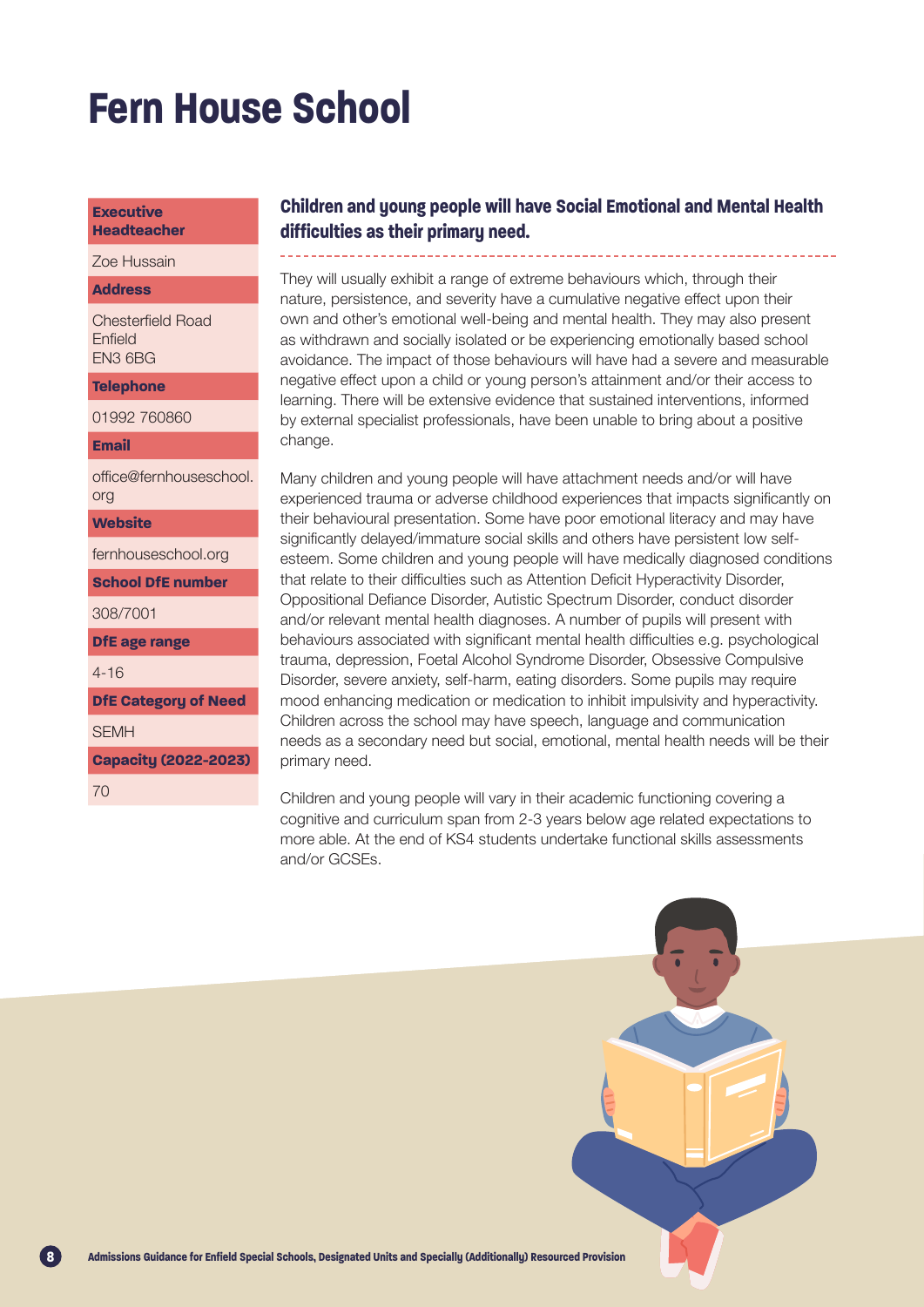# <span id="page-8-0"></span>**Oaktree School**

#### **Headteacher**

Russell Davey

#### **Address**

Chase Side **Southgate** N14 4HN

### **Telephone**

020 8440 3100

### **Email**

[office@oaktreeschool.](mailto:office%40oaktreeschool.org.uk?subject=) [org.uk](mailto:office%40oaktreeschool.org.uk?subject=)

**Website**

[oaktree.enfield.sch.uk](https://www.oaktree.enfield.sch.uk/)

**School DfE number**

308/7005

**DfE age range**

7-19

**DfE Category of Need**

MLD and SLD

**Capacity (2022-2023)**

132

## **Oaktree School is for children and young people with complex needs from KS2-KS5.**

Children and young people will be attaining at a low academic level, either because of a global learning difficulty or because of the impact of specific conditions (e.g. autism or a speech and language disorder) on their functioning. Where there has been standardised testing of cognitive functioning, children and young people will be assessed as being at or below the 2nd percentile. Attainment in the core subjects will usually be significantly below chronological age expectations (at least four years behind their peers).

Most students will be engaged in subject-specific learning with some being assessed using the engagement model. Students have a variety of co-occurring learning, communication, emotional and/or physical needs, which prevent them from accessing the mainstream school curriculum. Students may have moderate to high functioning autism, Down's Syndrome, moderate learning difficulties and high-end severe learning difficulties. Students with physical needs e.g. those who use a walker or a wheelchair can have their needs met in the school if they are able to use a cricket for independent toileting.

Students should have learning needs as their primary need. Some students will have social, emotional and mental needs and/or emotional based school avoidance as a secondary need. Some of these students may have experienced trauma in mainstream school and those autism will be able to regulate their emotions.

Children and young people will require a differentiated and often personalised curriculum to meet their profile of need. Children and young people will have access to a range of accreditation appropriate to their ability and the progress they have made in the school.



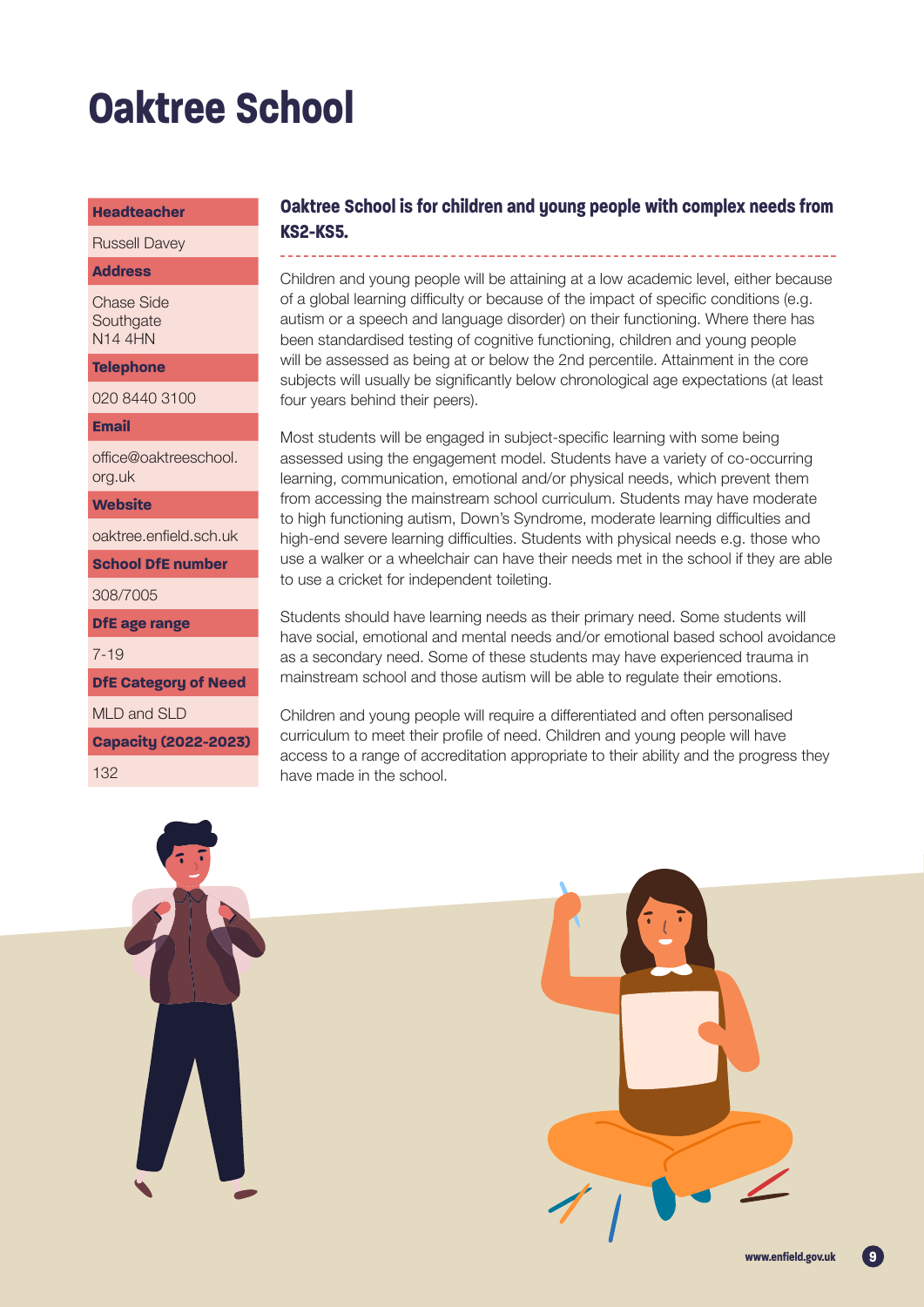# <span id="page-9-0"></span>**Russet House School**

#### **Headteacher**

Gilly Taylor

#### **Address**

Autumn Close Enfield EN1 4JA

#### **Telephone**

020 8350 0650

**Email**

[office@russethouse.](mailto:office%40russethouse.enfield.sch.uk?subject=) [enfield.sch.uk](mailto:office%40russethouse.enfield.sch.uk?subject=)

**Website**

[russethouse.enfield.](https://www.russethouse.enfield.sch.uk) [sch.uk](https://www.russethouse.enfield.sch.uk)

**School DfE number**

308/7008

**DfE age range**

3-11

#### **DfE Category of Need**

ASD with SLD

**Capacity (2022-2023)**

135

### **Russet House School provides education for children aged 3-11 years old who have an Education Health and Care Plan which outlines the child's needs.**

All children:

- have a diagnosis of autism as their primary need, which significantly impacts on their daily living (e.g. a child who has limited awareness of safety and/or may require a high level of support to manage self-care.
- have severe additional learning difficulties and are working at communicative and cognitive levels more comparable to children of a much younger chronological age e.g. a year 5 child learning at a level of an 18 month old child and is therefore unable to access subject specific learning.
- may have some additional medical and/or physical needs
- often have sensory sensitivities and are over-sensitive or under-sensitive to different stimuli e.g. sound, textures, tastes, smells, things they see, movement (vestibular sense), internal body sensations (interoceptive sense) and they may not know where their body is in space (proprioceptive sense)
- may present with some emotional and mental health needs alongside their autism

In conjunction with their autism pupils experience differences in social communication, social interaction, processing of information and sensory processing; these vary for each individual pupil. These differences may result in high levels of stress, anxiety and difficulties with emotional regulation which may result in behaviours which challenge (including harm towards themselves and others). The school supports children to learn to regulate their emotions, communicate as effectively as possible and manage their behaviours. For a very small number of pupils, despite extensive in-school interventions more specialist support is required to help them to manage their mental health and/or behaviours towards others; these children's needs may not be able to be appropriately met at the school and alternative placements will be sought.

Children are allocated a place at the school by the Local Authority's SEN Services. Following a parental request for a place at Russet House to be considered for their child, Russet House will be consulted. The school will consider the information sent by SEN Services and may also meet the prospective pupil in their current setting in order to ascertain whether they can meet a child's educational needs. The Local Authority will then name the school on a child's EHCP if they determine that the child will be allocated a place at Russet House.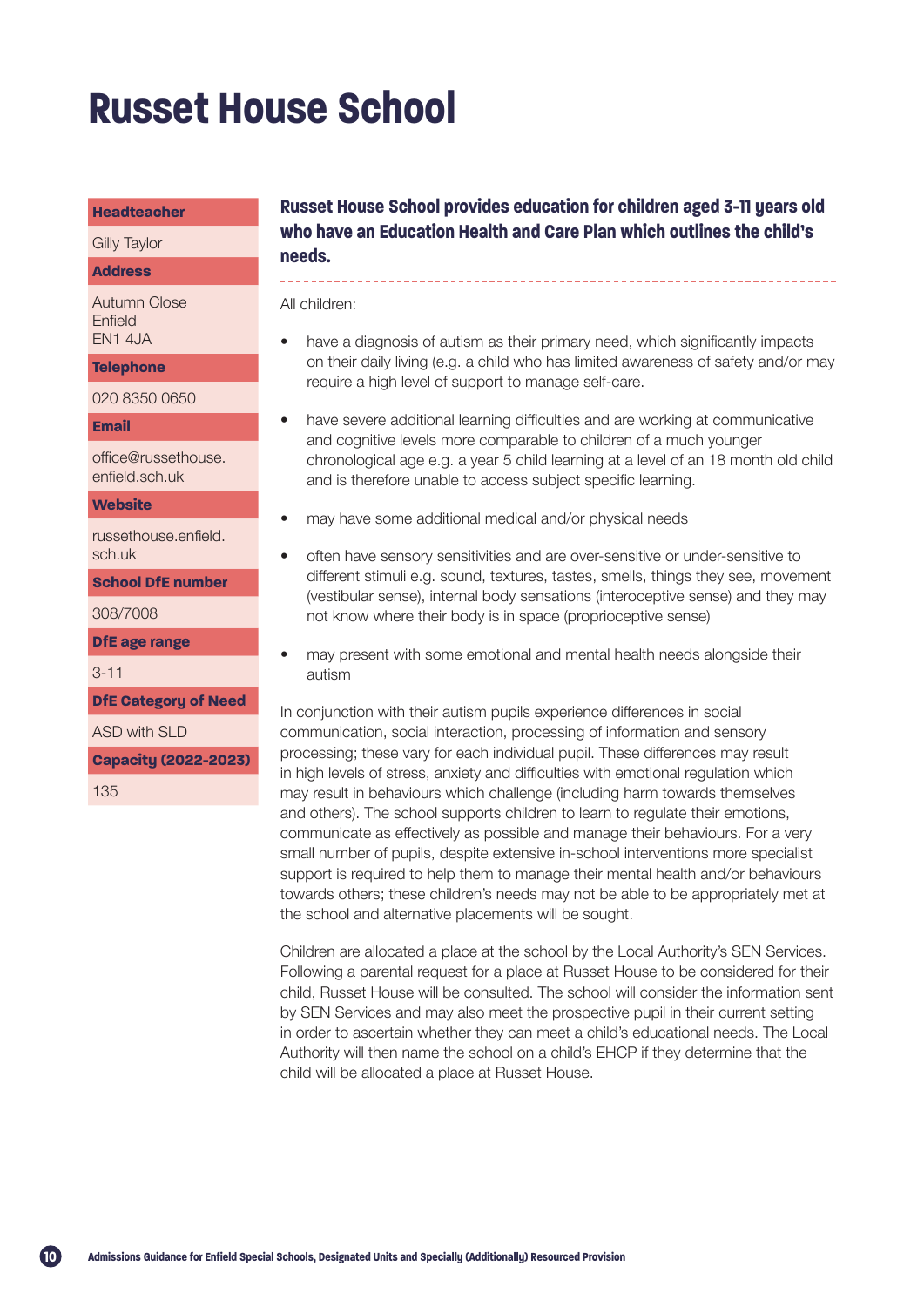# <span id="page-10-0"></span>**Salmon's Brook School**

#### **Headteacher**

Andrew Lloyd

#### **Address**

Bell Lane Enfield EN3 5PA

#### **Telephone**

020 8360 3158

#### **Email**

[admissions@](mailto:admissions%40salmonsbrook.edact.org.uk?subject=) [salmonsbrook.edact.](mailto:admissions%40salmonsbrook.edact.org.uk?subject=) [org.uk](mailto:admissions%40salmonsbrook.edact.org.uk?subject=)

#### **Website**

[edmontoncounty.co.uk/](http://www.edmontoncounty.co.uk/salmons-brook/) [salmons-brook](http://www.edmontoncounty.co.uk/salmons-brook/)

#### **School DfE number**

School opening in September 2022

**DfE age range**

11-19

**DfE Category of Need**

**SEMH** 

#### **Capacity (2022-2023)**

40

# **Salmon's Brook School is a specialist school for young people who have an Education, Health and Care Plan with a primary need of Social Emotional Mental Health (SEMH).**

Some young people may have co-occurring areas of need in one or more of the following areas:

- Communication and interaction
- Cognition and learning
- Sensory and/or physical needs

Young people referred and admitted to Salmon's Brook School are likely to present with:

- Significant mental health issues
- Forms of social and emotional difficulties
- Speech, language and communication difficulties

Young people referred and admitted to Salmon's Brook School may also be characterised as follows:

- Functioning significantly below national expectations and may contradict early academic profiling that predicted average rates of progress
- Having significant gaps in their knowledge and understanding across a range of subjects compared to learners in mainstream schools
- Having numeracy and literacy difficulties
- Showing signs of high ability, which may have previously identified them as gifted or talented
- Having other forms of additional and/or special educational needs

The school is committed to providing a broad and balanced curriculum, based on the National Curriculum for those young people of compulsory school age. This is blended with opportunities for young people to develop functional skills, social, emotional and independence skills and skills for working life as appropriate in line with the 14-19 curriculum.

Our curriculum is underpinned with young people's personal and social development and therefore ensures that learning is personalised to each individual, meaning that their individual therapeutic provision and highly differentiated and individualised timetables are in place to ensure that all young people are able to access learning and flourish, over time.

In practice this means our learners:

- Enjoy a curriculum that recognises their diverse learning needs and styles and which stretches and challenges them
- Enjoy access to a variety of age-appropriate extra-curricular activities and have opportunities to participate in the school community
- Access recognised programmes of study, personalised learning and, at post 14, receive independent advice and guidance on options and choices for progression
- Develop learning skills so that everyone has the opportunity to study at least 5 GCSE subjects, or the equivalent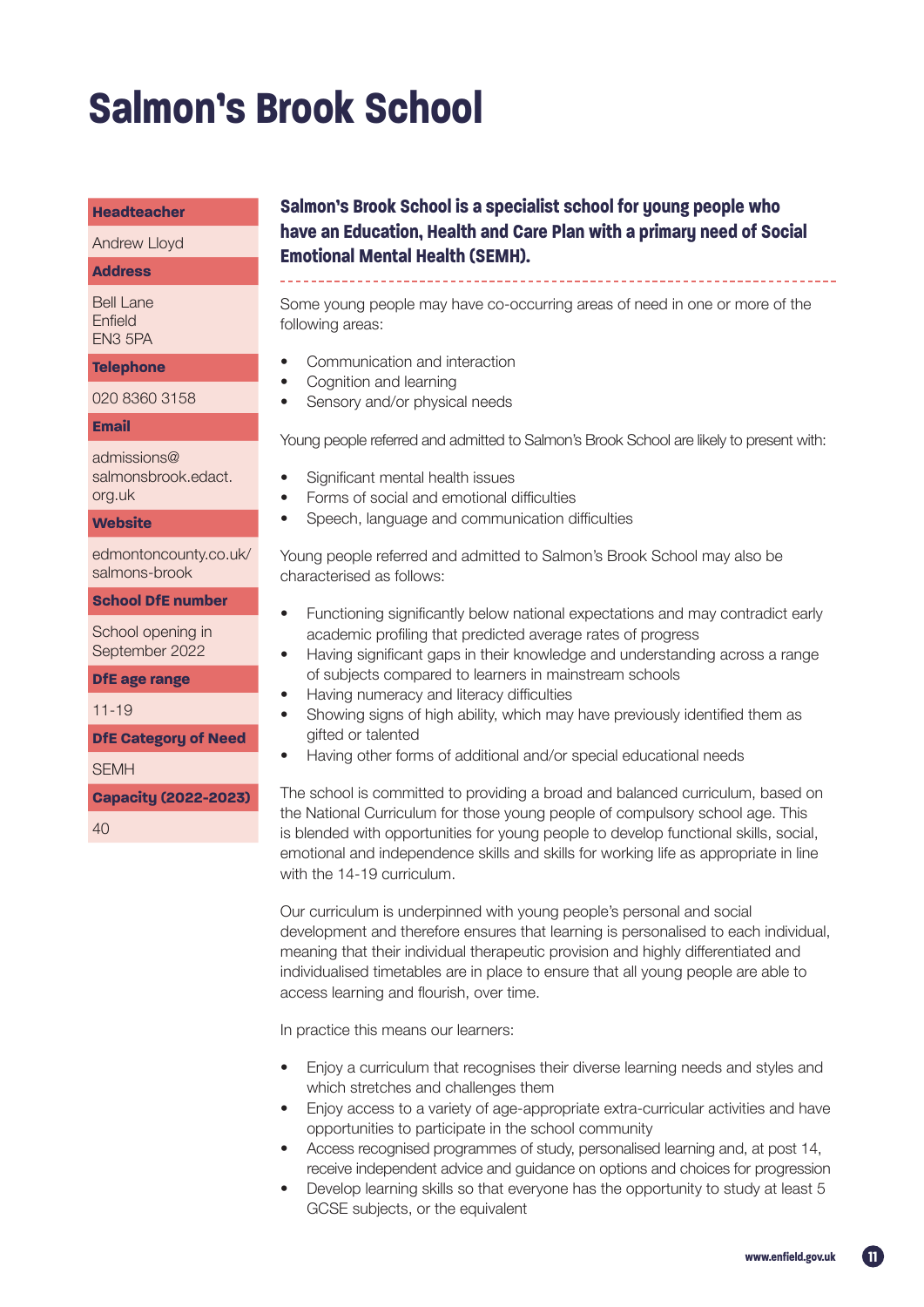# <span id="page-11-0"></span>**Waverley School**

#### **Headteacher**

Gail Weir

#### **Address**

105 The Ride Enfield EN3 7DL

#### **Telephone**

020 8805 1858

#### **Email**

[info@waverley-school.](mailto:info%40waverley-school.com?subject=) [com](mailto:info%40waverley-school.com?subject=)

#### **Website**

[waverley-school.com](http://www.waverley-school.com)

**School DfE number**

308/7007

**DfE age range**

3 -19

**DfE Category of Need**

SLD and PMLD

**Capacity (2022-2023)**

162

### **Waverley School is a Local Authority maintained special school for pupils with severe and profound learning difficulties.**

All pupils at the school with have an Education, Health and Care Plan. For all pupils their learning disability will be their overarching need and many have co-occurring complex medical and/or physical needs. Students at the school are at the earliest stages of communication with majority of pupils being non-verbal and the curriculum is designed to provide opportunities to develop these crucial skills.

The main site has pupils from Year 2 upwards and the satellite provision Waverley at Honilands has 27 places across 3 classes for Nursery, Reception and KS1 pupils with severe and profound learning difficulties. Children in the Nursery and Reception age range will be functioning significantly below their chronological age in most areas of development and will typically be working in the birth to 12 month range of development in most areas. They may have an inconsistent developmental profile.

The satellite provision Waverley at Bell Lane has 18 places for children with autism in KS1. The style of teaching in the provision is low arousal in comparison to the rest of the school as it is tailored to the needs of the cohort and is organised as an Early Years setting.

The school's curriculum been created to meet the needs of the pupils. Both Bell Lane and Honilands follow a play based curriculum called the springboard curriculum. The main school curriculum builds on the early interventions of Honilands and Bell Lane. There are 3 levels which allow pupils to build on their knowledge and skills without limiting them to one pathway. Level 1 has four subject areas which offer opportunities to engage with others while developing prerequisite skills needed for Level 2 which branches in six subject areas and Level 3 which has nine subject areas.

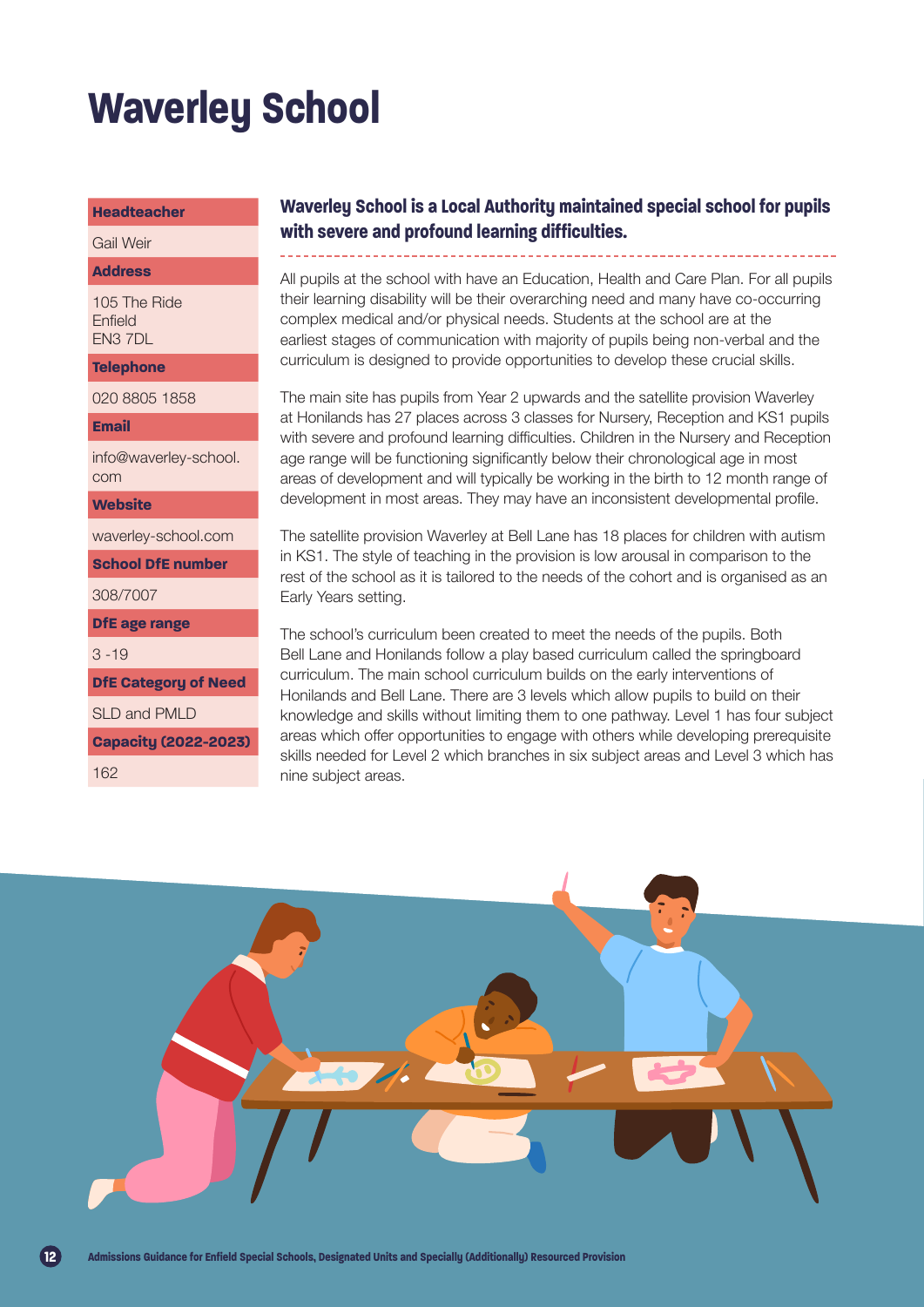Children and young people attending the school will typically have a life-long and complex learning disability which may require a multi-disciplinary service response and their ability to make progress will be severely limited across all areas of development. Pupils will have considerable difficulties with appropriate social interaction, communication and understanding and may have behaviours that could be considered challenging. They are likely to have severely limited self-help skills and minimal awareness of danger. Pupils will be predominantly dependent on additional support for personal care skills and are usually reliant on additional support for activities and travel. Where there has been standardised testing of cognitive functioning, children and young people will be assessed as being below the 1st percentile.

Pupils may have a severe impairment caused by:

- injury
- **illness**
- a congenital condition or
- a genetic disorder

These may cause a severe loss of, or difference in, physiological or psychological function. Children and young people may have little control over their physical functioning, may have difficulties with swallowing, feeding and drinking, dysphagia or an additional neurological impairment such as epilepsy and their impairment may have a profound effect upon their ability to access learning and on their attainment and achievement at school.

The majority of children and young people will require the use of alternative or augmentative approaches and aids to support their communication. Some children and young people may require a gastrostomy tube to enable their nutritional needs to be met.

A few children and young people may also have significant health needs which require regular or continuous medical intervention, such deep suctioning or aerosol generated procedures (AGP).

Children and young people may require a wide variety of specialist equipment in order to access learning and to support the development of their learning and of their physical and communication skills.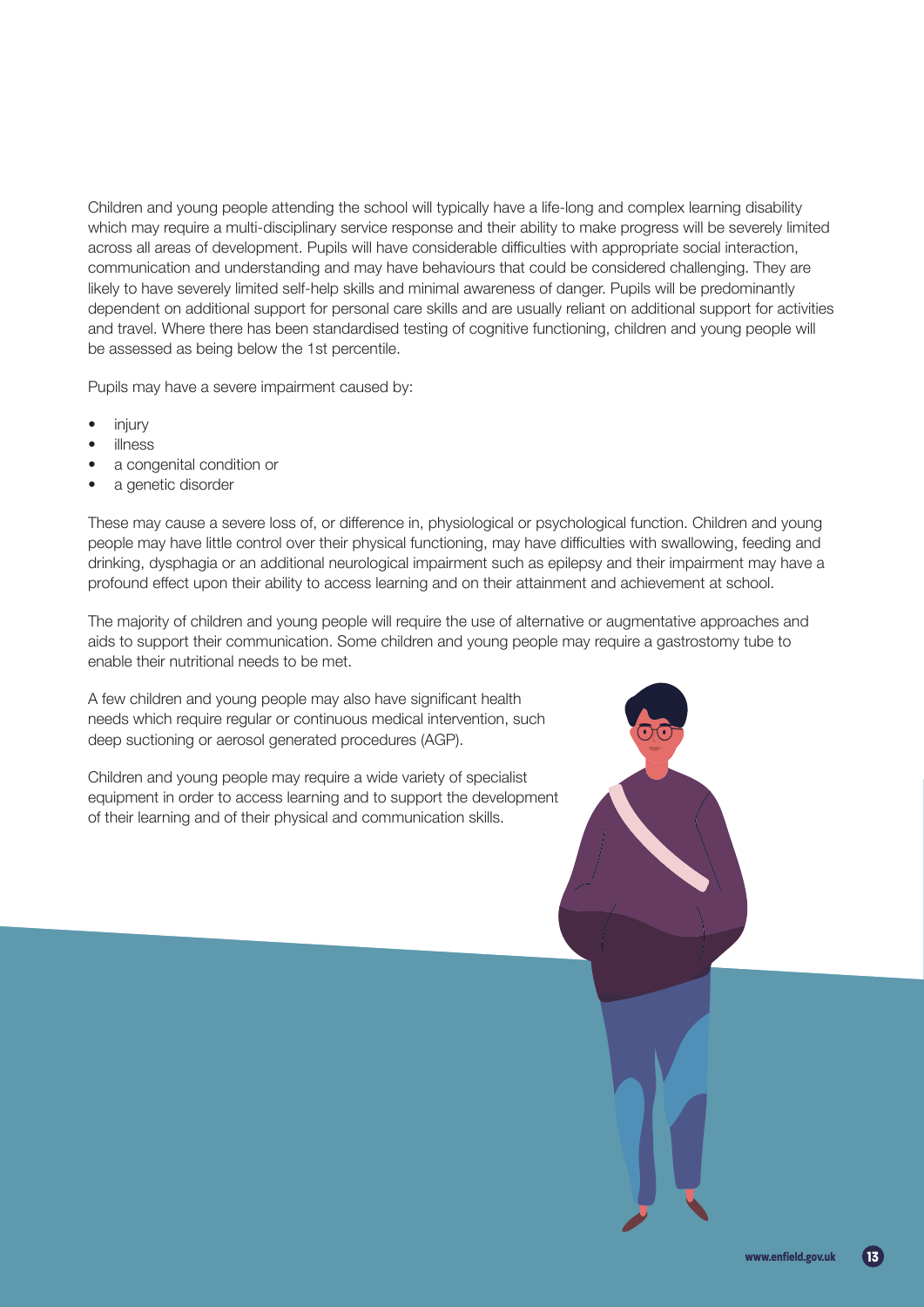# <span id="page-13-0"></span>**West Lea School**

#### **Chief Executive Officer**

Paul Quinn

**Meridian Campuses**

174 Dyson's Road N18 2DS

Springfield Road N11 1RR

**Haselbury Campus**

Haselbury Road N9 9TU

**Learning for Life Campuses**

St Marys, Lawrence Rd N18 2HP

Churchbury Lane EN1 3HQ

Broomfield School Wilmer Way, N14 7HY

Ponders End, 219-221 High Street, EN3 4DZ

**Horizon Campus**

Cyprus Road N9 9PG

**Telephone**

020 8807 2656

**Email**

[office@westleaschool.](mailto:office%40westleaschool.co.uk?subject=) [co.uk](mailto:office%40westleaschool.co.uk?subject=)

**Website**

[westleaschool.co.uk](https://westleaschool.co.uk/)

**School DfE number**

308/7002

**DfE age range**

4-19 (plus young people via Internship Programme)

**DfE Category of Need**

See below

**Capacity (2022-2023)**

400

**West Lea is a Special School that is situated on 4 campuses and 9 sites across the Borough. The school caters for a wide range of needs and supports the Local Authority to meet changing demand for places for children and young people with varied SEND within the LA as it is recognised that this is preferable to children being separated from their own community and a more effective use of the financial resources of the LA.** 

Children and young people placed at West Lea school have moderate learning difficulties (MLD) or severe learning difficulties (SLD) where they will be attaining at a lower academic level and their ability to make progress will be limited across all areas of development. Children and young people could have extreme difficulties in functioning daily.

Many children and young people demonstrate a combination of complex needs, across any of our pathways (outlined below). Additional needs include, ASD, Attention Deficit Hyperactivity Disorder (ADHD), Dyslexia, HI and VI impairments, Prader Willi, global delay and the consequential challenging behaviours associated with this range of needs including those associated with social, emotional mental health difficulties including depression, self-harm and eating disorders. Some pupils have medical conditions that require daily supervision and potential intervention and others require mood enhancing medication or medication to inhibit impulsivity and hyperactivity. Other children have additional physical disabilities and are wheelchair users or utilise standers and other equipment on site.

### **Curriculum Pathways**

West Lea School offers children and young people four pathways that progress from Early years to Post 16. Each pathway is ambitious in its expectations of children and young people's capacity to make progress to learn, thrive and be happy and to prepare for fulfilling and purposeful adulthoods.

Each of the four pathways delivers a broad curriculum consisting of a balance between academic (national curriculum) programmes of study, life skills and preparing for work and adulthood. Each pathway recognises the needs of the child as expressed in the EHCPs and seeks to support the child to overcome the barriers to learning that inhibit progress and development.

Children in all pathways have equal access to resources, therapies, support and enrichment opportunities. Children move between pathways freely when this is appropriate and are therefore never limited by a pathway. All pathways focus on personalised learning and practitioners craft their own plans around the particular needs of each learner, breaking down any barriers to learning.

### **Willow Pathway**

Children following the Willow Pathway may have a range of complex needs, SLD and/ or medical conditions. These children may experience significant barriers to learning in the areas of communication and interaction as well as cognition and learning. They may need targeted support to help them develop their socialization, language, and life skills as well as learning and study skills.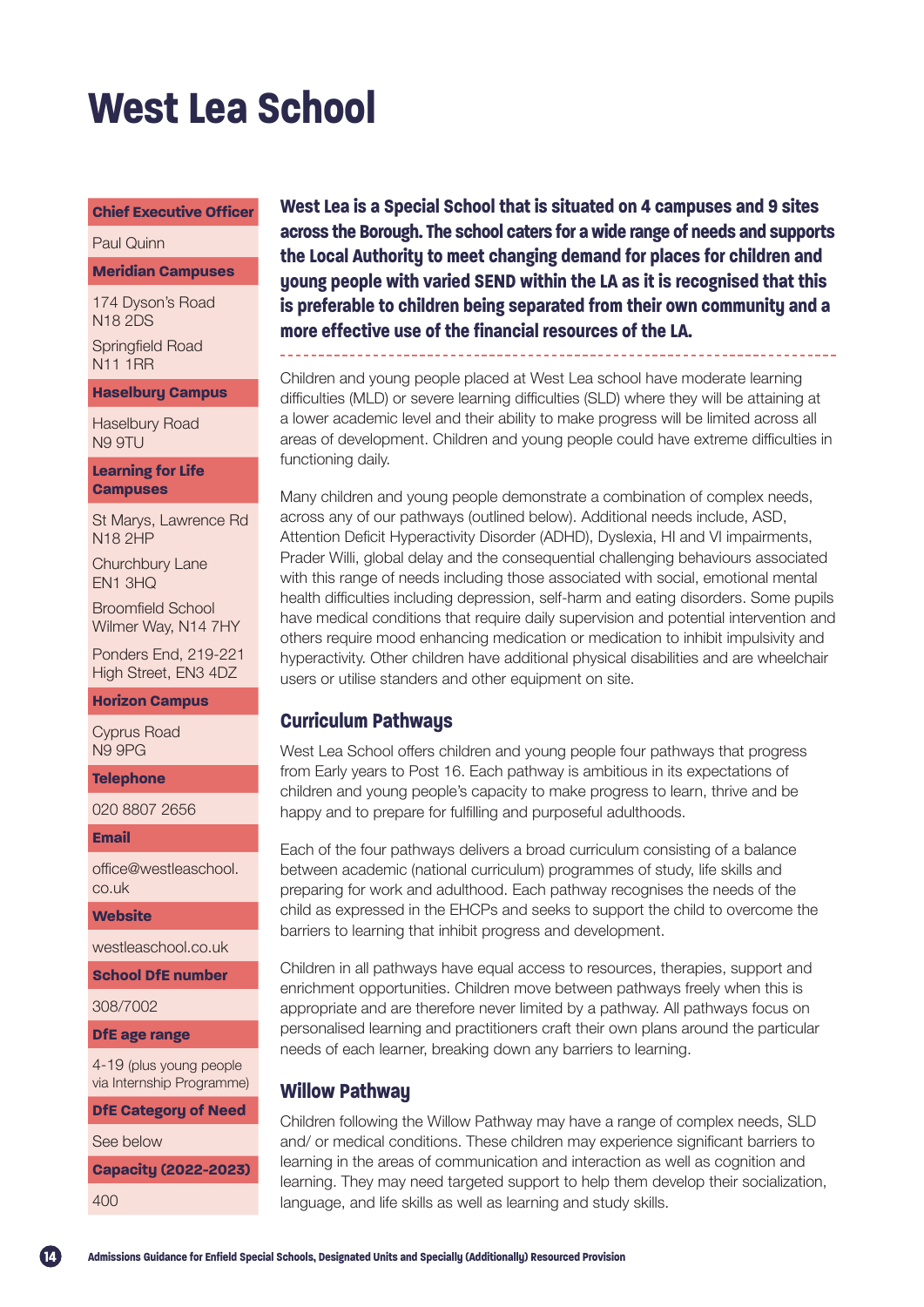Children will make progress through targeted teaching approaches designed to educate them in key aspects of the national curriculum and to prepare them for adulthood. Independence, in life and work are significant elements of the curriculum for all West Lea pupils. In order to ensure full and equal access for all pupils, adaptations and adjustments are made as necessary.

Academic and vocational learning sit alongside social and life skills, to provide a practical and purposeful curriculum experience. As the children progress up the school the focus on employability and vocational learning intensifies and they will work towards personalised qualification targets. At post 16 the potential for supported employment becomes a real goal for those young people ready to take that path in society and many will access pathways through West Lea's Horizon Campus.

### **Oak Pathway**

Children on the Oak Pathway may also have complex needs and some may have moderate learning difficulties, medical conditions or other developmental, social, or emotional needs. Children will experience a full range of the national curriculum programmes of study appropriately scaffolded to recognise the barriers to learning which they may face. This pathway also focuses on functional independence and supports pupils to independently travel and access work experience within their local area, where appropriate.

Opportunities to sit formal examinations mean that young people on this pathway will leave school with qualifications for work and life. Most young people on the Oak pathway will achieve qualifications in Functional Skills (Entry Level) in English, mathematics, and ICT and in vocational awards in the Arts, as well as broad skills accreditation through the Duke of Edinburgh Award and the Princes Trust Achieve programmes. Young people on this pathway typically move on from West Lea's one year bridging course to follow college courses, Supported Internships and paid employment.

### **Sycamore Pathway**

Children and young people on the Sycamore Pathway may also be described as having complex needs and moderate learning difficulties, however they may experience less significant barriers to learning than pupils on other pathways. This Pathway provides an appropriately adjusted and scaffolded National Curriculum to allow the children and young people to enjoy programmes of study similar to those delivered in mainstream schools.

Young people will access both academic and vocational subjects to educate them for adulthood. Work placements and community engagement feature in the weekly diet of young people as they move up the school, and the majority will learn to travel independently within their local area. Where appropriate, some young people access aspects of their learning through partnership delivery with mainstream secondary schools, as well as develop life skills in order to prepare for adulthood.

Functional skills qualifications to level 2 or GCSEs in English, Mathematics and ICT are available for those young people who have the ability. Entry level courses as well as vocational qualifications in the Arts and Duke of Edinburgh or Princes Trust Achieve programmes, sit alongside the core subjects to create a full and ambitious curriculum at key stage 4 and key stage 5. Pupils on this pathway usually move from West Lea's one-year bridging course to sixth form or to full time college provision. Many later access Supported Internships and paid employment.

## **Birch Pathway**

Young people on the Birch Pathway typically join West Lea School when their mainstream school education has been disrupted as a result of social, emotional and mental health difficulties or as a result of a serious medical condition.

Young people may exhibit disengagement, anxiety or distress through poor attendance, relationship difficulties, dysregulation, or negative attitudes. For many pupils, although academically able, high levels of anxiety may cause significant barriers to learning as they struggle to cope within a mainstream setting and exhibit difficulties in developing social relationships. Students on this pathway access fully personalised intervention, which is delivered through a solution-focused philosophy. Multi agency involvement is significant in the provision for young people on this pathway.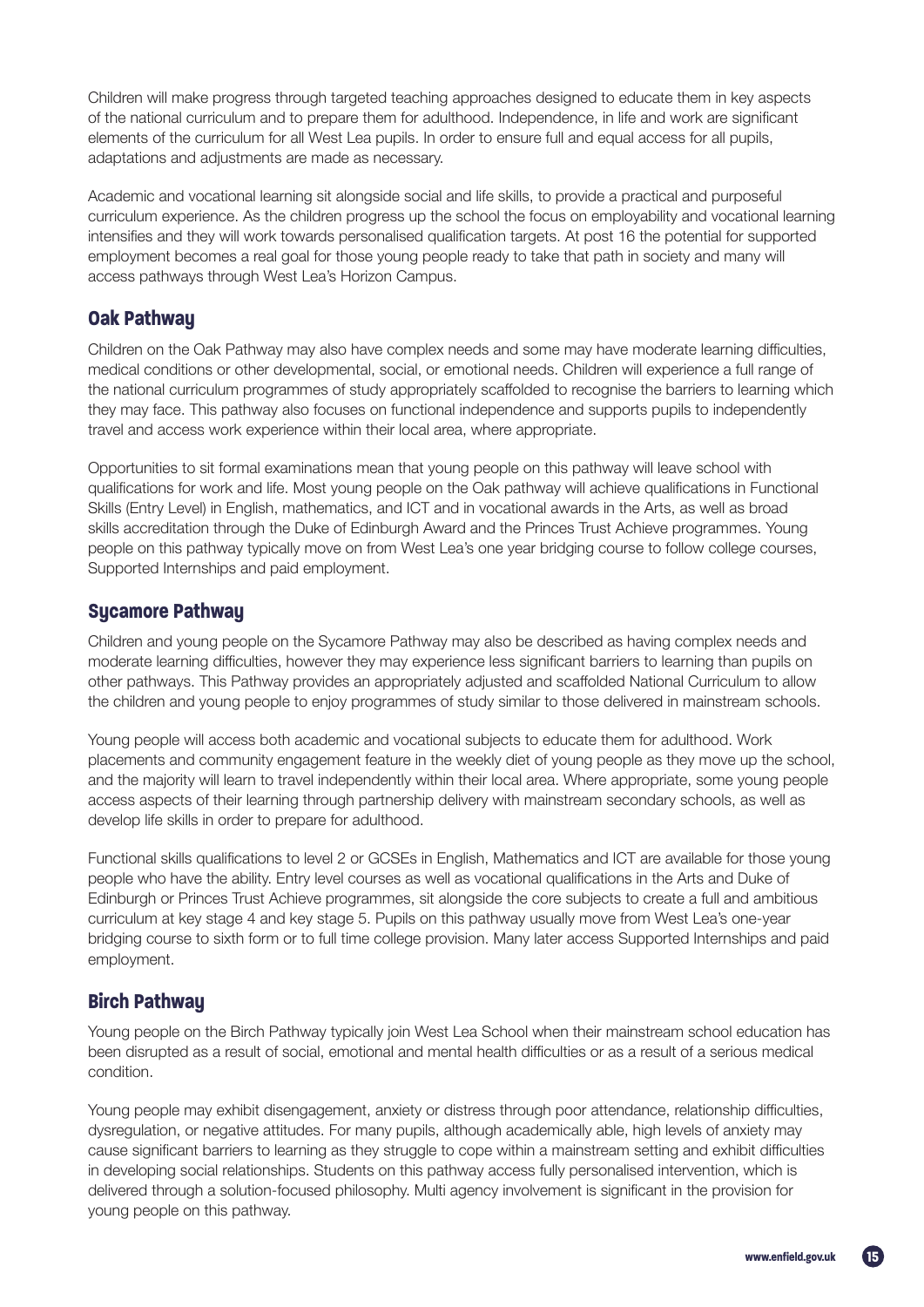Young people on the Birch Pathway are supported to address their emotional needs whilst maintaining their engagement with the National Curriculum and a qualification regime in which they may already be invested. Each young person's curriculum is adapted to enable, as much as is possible, a continuum of provision in order to enable the student to gain confidence in re-engagement back into the school community. Young people have the opportunity to achieve functional skills and GCSE qualifications where appropriate as well as BTEC in Personal and Social Development.

| <b>Campus/site</b>                                                                                                           | No. on roll<br>$(2021 - 2022)$                            | <b>Key Stage(s)</b> | <b>DfE Category of Need and Description</b>                                                                                                                                                     |
|------------------------------------------------------------------------------------------------------------------------------|-----------------------------------------------------------|---------------------|-------------------------------------------------------------------------------------------------------------------------------------------------------------------------------------------------|
| Meridian Campus - Springfield                                                                                                | 32                                                        | EYFS & KS1          | Children will be functioning significantly<br>below half their chronological age in most<br>areas of development. They may have<br>an inconsistent development profile.                         |
|                                                                                                                              |                                                           |                     | 50% of this cohort can access the West<br>Lea pathways and the other half need<br>more specialist ASD provision.                                                                                |
| Meridian Campus - Dyson's<br>Road                                                                                            | 66                                                        | KS <sub>2</sub>     | Caters for pupils across all 3 pathways<br>(as described above). Large cohort within<br>Oak and smaller number of pupils in<br>Willow and Sycamore.                                             |
| <b>Haselbury</b>                                                                                                             | 135                                                       | 3                   | Caters for pupils across all 3 pathways<br>(as described above). Large cohort within<br>Oak and smaller number of pupils in<br>Willow and Sycamore.                                             |
| <b>Learning for Life Campus</b><br>(based at Broomfield)                                                                     | 70                                                        | $\overline{4}$      | Caters for pupils across all 3 pathways<br>(as described above). Large cohort within<br>Oak and smaller number of pupils in<br>Willow and Sycamore.                                             |
| <b>Learning for Life Campus</b><br>- SEMH Cohort (based at<br>Ponders End, moving to<br><b>Broomfield from January 2022)</b> | 16                                                        | KS4                 | SEMH.                                                                                                                                                                                           |
| <b>Learning for Life Campus</b><br>- St Mary's (includes ASU,<br><b>Home Tuition and Applegate</b><br>Provision)             | 32 (approx. 16<br>pupils between<br>ASU and<br>Applegate) | <b>KS3/4</b>        | Provision is for pupils on Birch Pathway.<br>Referrals for this pathway are agreed via<br>the LA Panel. Currently, pupils will remain<br>on the home school roll.                               |
| Learning for Life Campus -<br>Chace (ARC)                                                                                    | 10                                                        | <b>KS3/4</b>        | Caters for pupils on Sycamore or Birch<br>Pathways, who may be able to cope in<br>a mainstream setting (with support) and<br>transition onto the host mainstream roll.                          |
| <b>Horizon Campus</b>                                                                                                        | 60                                                        | KS5                 | Caters for pupils across all 3 pathways<br>(as described above).                                                                                                                                |
| <b>Supported Internship</b>                                                                                                  | 30                                                        | Age 18-24           | Caters for pupils from Oak and Sycamore<br>Pathways.                                                                                                                                            |
| <b>Supported Employment</b>                                                                                                  | 20<br>(Commencing<br>in September<br>2022)                | Age 18-24           | Caters for pupils on Willow Pathway.<br>(N.B. This is a new provision being<br>developed for September 2022, including<br>a pre-internship programme that leads to<br>a high needs internship.) |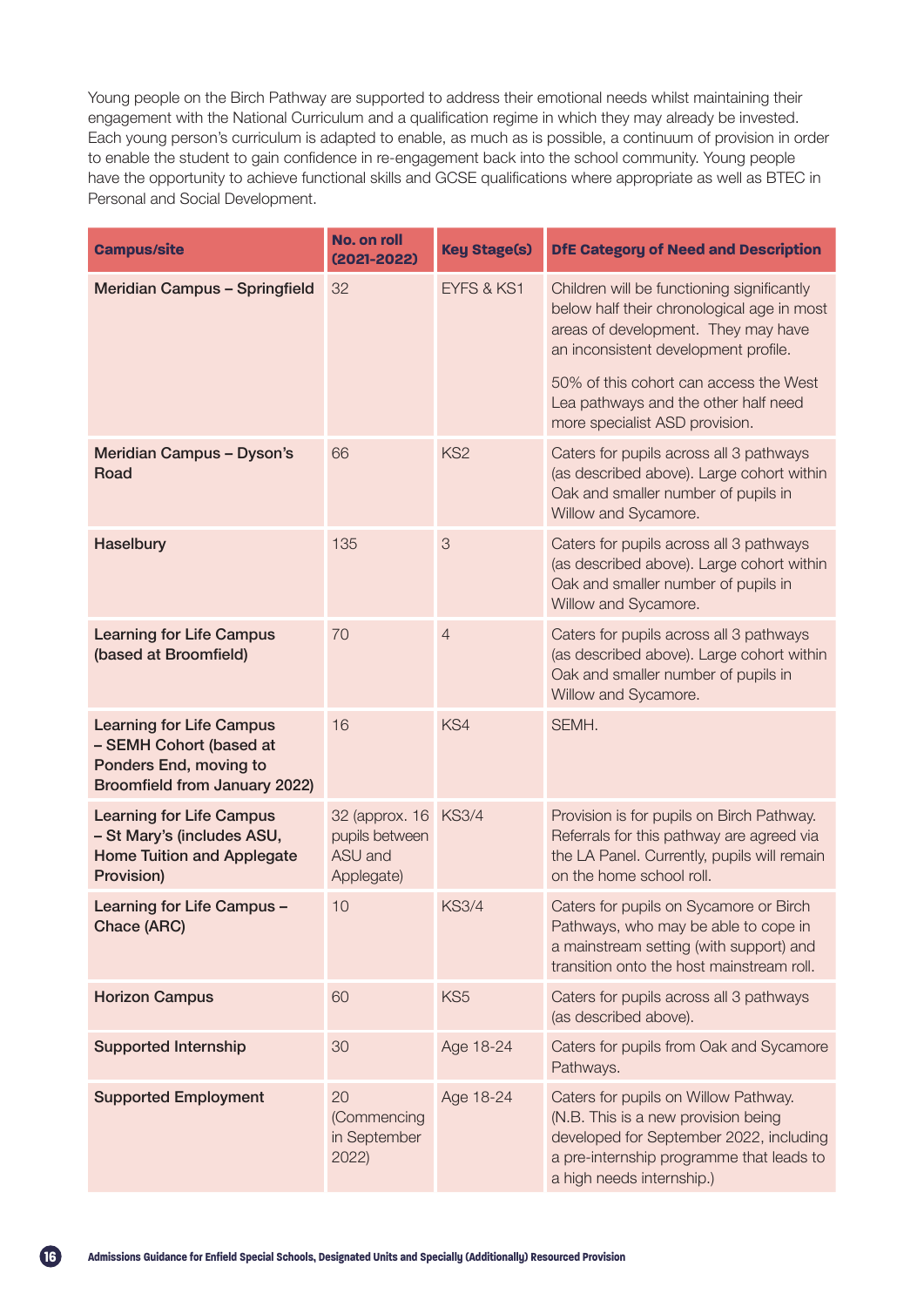# <span id="page-16-0"></span>**Designated Units**

Designated Units are for children and young people with autism or on the pathway to a diagnosis of autism and moderate to severe learning difficulties where there is a need for provision that is usually found in a special school. All students in a Unit will have an EHCP and be placed in the Unit through the Local Authority's SEN Service. Students may integrate into mainstream social times and/or lessons for short periods of time, but the majority of their educational provision will be within the Unit.

Students who attend Designated Units:

- Are likely to have a diagnosis of autism and/or present with significant social communication needs
- Have moderate to severe learning difficulties
- May have sensory needs
- May be able to manage some independent learning with structured visual support
- Have difficulties with communication such as: limited non-verbal communication skills, difficulties with verbal comprehension, understanding abstract language and non-literal language, restricted, unusual use of language
- May use a range of Augmentative and Alternative Communication to support spoken language
- Have difficulties with social interaction such as: not initiating or avoiding contact with others, inappropriate social and emotional behaviour
- Have difficulties with thinking and behaviour such as: restricted imagination and inflexible thinking such as repetitive rather than imaginative play, fixed or limited areas of interest, difficulty coping with unplanned change
- Have difficulty regulating emotions and/or associated mental health difficulties e.g. anxiety
- Have difficulties with fine and gross skills
- May need support in all areas of self-care including toileting and dressing (primary only)

All of the above needs will impact on access to the mainstream curriculum.

Students access specialist support through teaching and therapies. Children and young people will be on the roll of the school where the Unit is located.

## **Designated Units in Enfield**

- De Bohun Primary School (opened September 2021)
- Brimsdown Primary School (opening June 2022)
- Lavender Primary School (opening September 2022)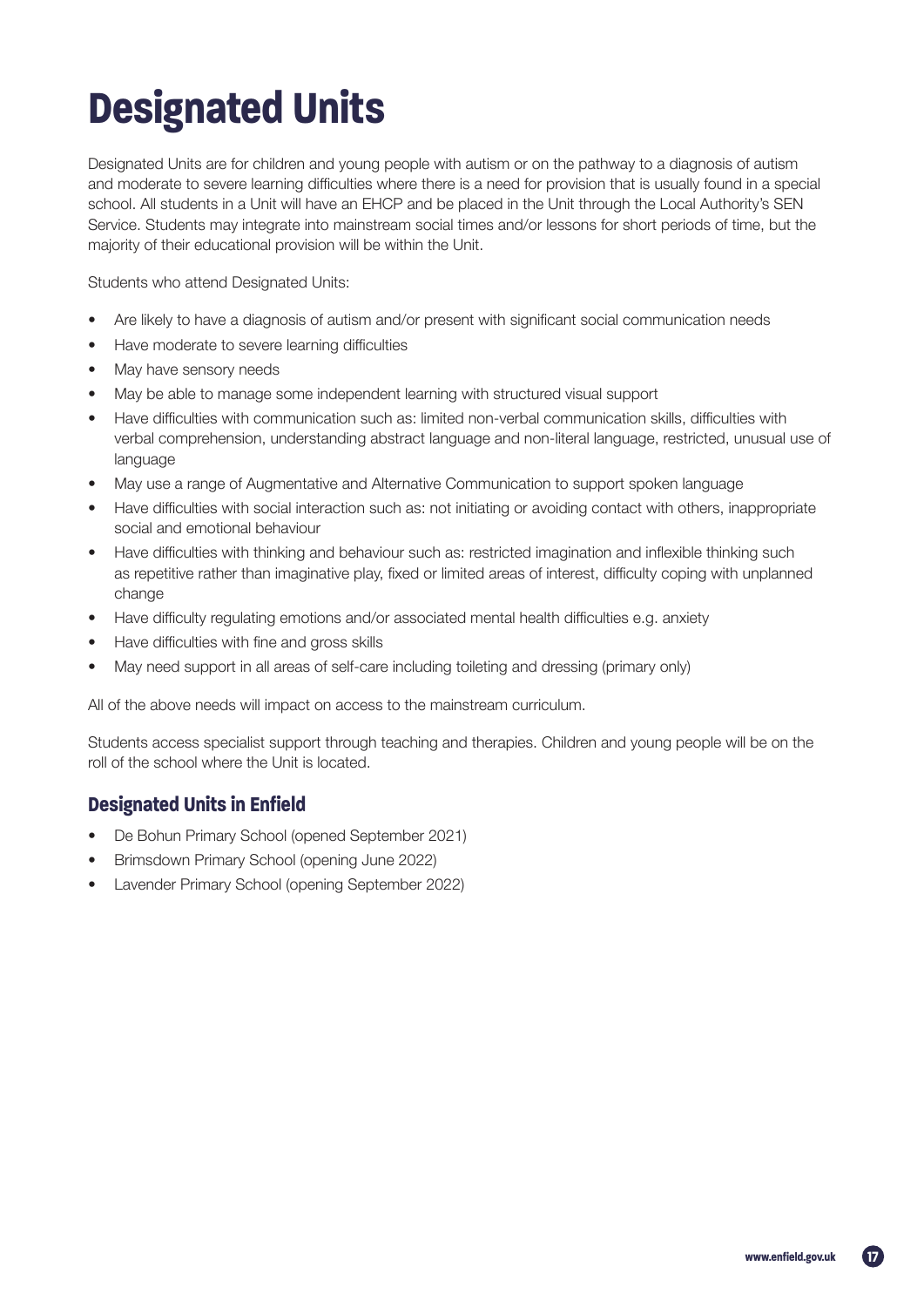# <span id="page-17-0"></span>**Specially (Additionally) Resourced Provisions (Known as ARPs) in Enfield**

Additionally Resourced Provisions have different specialisms to cater for children and young people's varied special educational needs and disabilities. All students in an ARP will have an EHCP and be placed in the ARP through the Local Authority's SEN Service. ARPs are for students who can access a mainstream academic and social curriculum for parts of school day. In Enfield, most ARPs are for children and young people with complex needs. There are some ARPs for children with hearing impairments and speech and language resource bases (SLRBs) for students with Developmental Language Disorder.

Students who attend ARPs for complex needs:

- Are likely to have a diagnosis of autism and/or present with significant social communication needs
- Have moderate learning difficulties
- May have sensory needs
- Will be able to manage some of the demands of a mainstream environment
- Will be able to manage some independent learning with structured visual support
- May have difficulties with communication such as: limited non-verbal communication skills, difficulties with verbal comprehension, understanding abstract language and non-literal language, restricted, unusual use of language
- May have difficulties with social interaction such as: not initiating or avoiding contact with others, inappropriate social and emotional behaviour
- May have difficulties with thinking and behaviour such as: restricted imagination and inflexible thinking such as repetitive rather than imaginative play, fixed or limited areas of interest, difficulty coping with unplanned change
- May have difficulty regulating emotions and/or associated mental health difficulties e.g. anxiety
- May have difficulties with fine and gross skills
- May need support in all areas of self-care including toileting and dressing (primary only)

All of the above needs will impact on access to the mainstream curriculum.

In most ARPs, the facilities will be in an allocated space within the school. Children and young people will be on the roll of the mainstream school and will be linked to a mainstream class.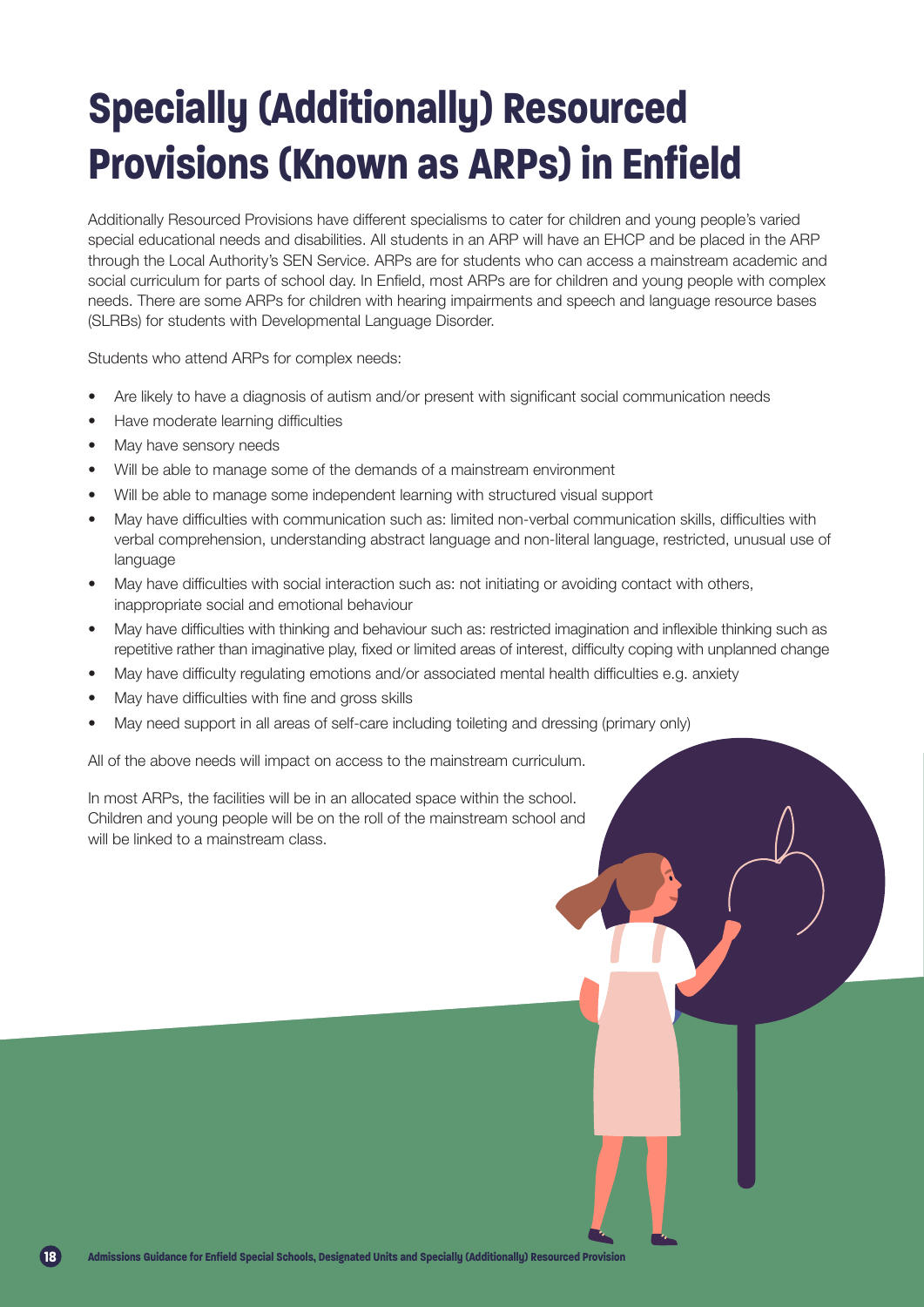# **Primary ARPs**

- Delta Primary School Complex Needs
- Brimsdown Primary School Hearing Impairment
- Chesterfield Primary School 2 classes of Complex Needs
- De Bohun Primary School Complex Needs
- Eastfield Primary School Complex Needs
- Eldon Primary School 2 classes of Complex Needs
- Galliard Primary School Complex Needs
- Starks Field Primary School Complex Needs
- Firs Farm Primary School Complex Needs (opened in September 2021)
- Raynham Primary School Complex Needs (opening in April 2022)

### **Primary Speech and Language Resource Bases (SLRBs)**

The SLRBs provide part-time placements for students with and without EHCPs with a primary need of Developmental Language Disorder. They provide access to specialist teaching and therapeutic intervention and support.

- Houndsfield KS1 only
- Suffolks KS1 and KS2

### **Secondary ARP**

• Highlands – Hearing Impairment

### **Secondary Speech and Language Resource Base (SLRB)**

This is a full-time provision for students who have EHCPs with a primary need of Developmental Language Disorder. It provides access to specialist teaching and therapeutic intervention and support.

• St Ignatius (opening September 2022)